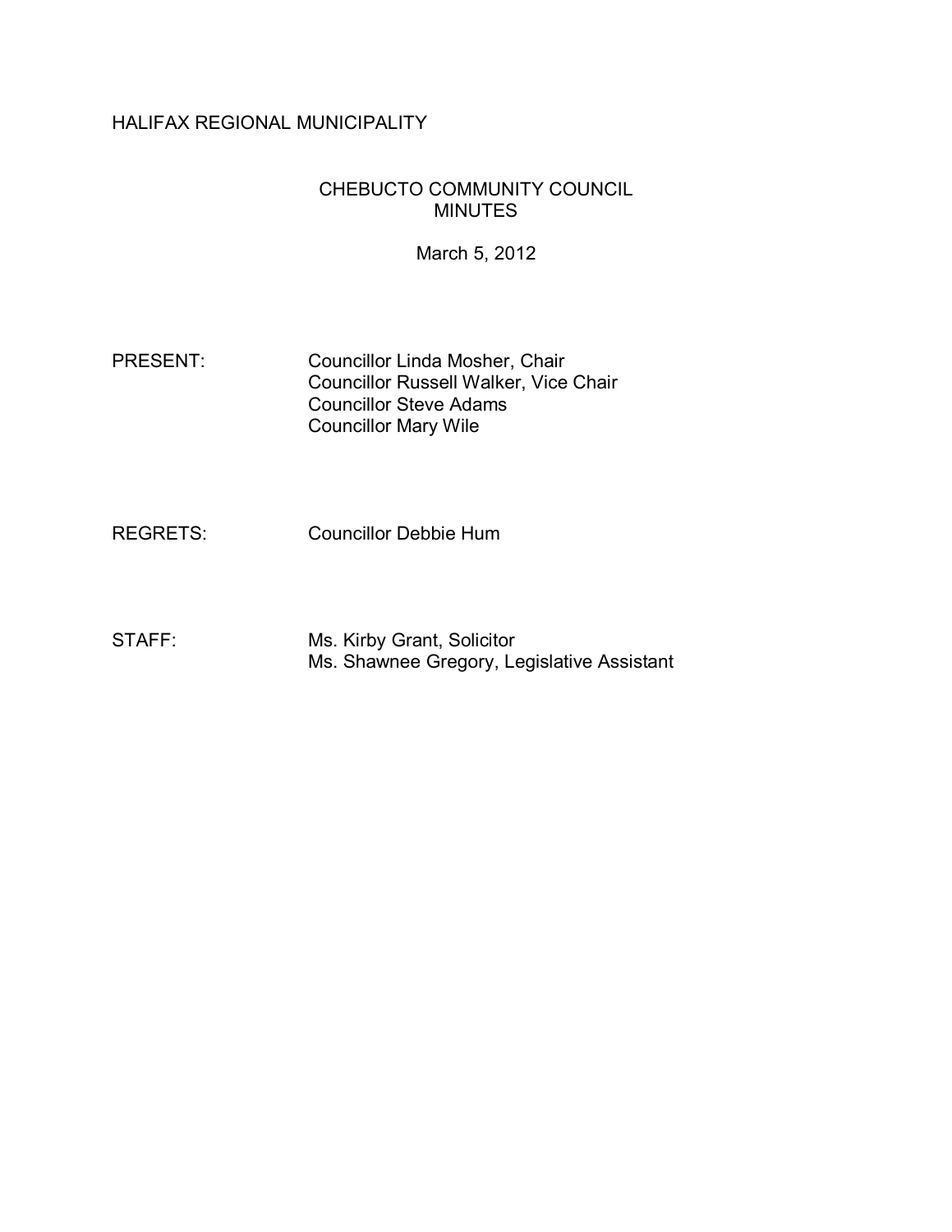# TABLE OF CONTENTS

| 1.  |                                                             | CALL TO ORDER. |                                                                         |  |  |
|-----|-------------------------------------------------------------|----------------|-------------------------------------------------------------------------|--|--|
| 2.  |                                                             |                |                                                                         |  |  |
| 3.  | APPROVAL OF THE ORDER OF BUSINESS AND APPROVAL OF ADDITIONS |                |                                                                         |  |  |
|     |                                                             |                |                                                                         |  |  |
| 4.  |                                                             |                |                                                                         |  |  |
|     | 4.1                                                         |                |                                                                         |  |  |
|     |                                                             |                | 4.1.1 Keefe Drive - Emergency Concerns Due to Road Construction and     |  |  |
|     |                                                             |                |                                                                         |  |  |
|     |                                                             |                |                                                                         |  |  |
|     |                                                             |                | 4.1.3 Beech Tree Infestation on HRM Owned Trees- Fairmount              |  |  |
|     |                                                             |                |                                                                         |  |  |
|     |                                                             |                |                                                                         |  |  |
|     |                                                             |                |                                                                         |  |  |
|     |                                                             |                | 4.1.6 Graffiti on Chain of Lakes Trail - Northwest Arm Overpass 5       |  |  |
|     |                                                             |                | 4.1.7 Request to Amend the C-1 Zone to Remove R-4 Uses under the        |  |  |
|     |                                                             |                |                                                                         |  |  |
|     |                                                             |                | 4.1.8 Public Right Away (Tow Path) on the Northwest Arm - Maintenance   |  |  |
|     |                                                             |                |                                                                         |  |  |
|     |                                                             |                | 4.1.9 Pocket Park - Crown Drive and Brook Street - Private Property and |  |  |
|     |                                                             |                |                                                                         |  |  |
|     |                                                             |                |                                                                         |  |  |
|     |                                                             |                | 4.1.11 Off Leash Dog Park for Royale Hemlock Estates/Wentworth          |  |  |
|     |                                                             |                |                                                                         |  |  |
|     |                                                             |                |                                                                         |  |  |
| 5.  |                                                             |                |                                                                         |  |  |
| 6.  |                                                             |                |                                                                         |  |  |
| 7.  |                                                             |                |                                                                         |  |  |
| 8.  |                                                             |                |                                                                         |  |  |
|     | 8.1                                                         |                |                                                                         |  |  |
|     |                                                             |                | 8.1.1 Case 17257, Amendment to the Existing Development Agreement       |  |  |
|     |                                                             |                | for Governors Brook to Reduce the Number of Townhouse Units             |  |  |
|     |                                                             |                |                                                                         |  |  |
|     | 8.2                                                         |                |                                                                         |  |  |
| 9.  |                                                             |                |                                                                         |  |  |
|     | 9.1                                                         |                |                                                                         |  |  |
|     |                                                             |                | 9.1.1 Response to Questions Raised During Public Participation Held on  |  |  |
|     |                                                             |                | February 6, 2012 Re: Bayers Lake Development - Mr. Peter                |  |  |
|     |                                                             |                |                                                                         |  |  |
|     | 9.2.                                                        |                |                                                                         |  |  |
|     |                                                             | 9.3            |                                                                         |  |  |
| 10. |                                                             |                |                                                                         |  |  |
|     | 10.1                                                        |                |                                                                         |  |  |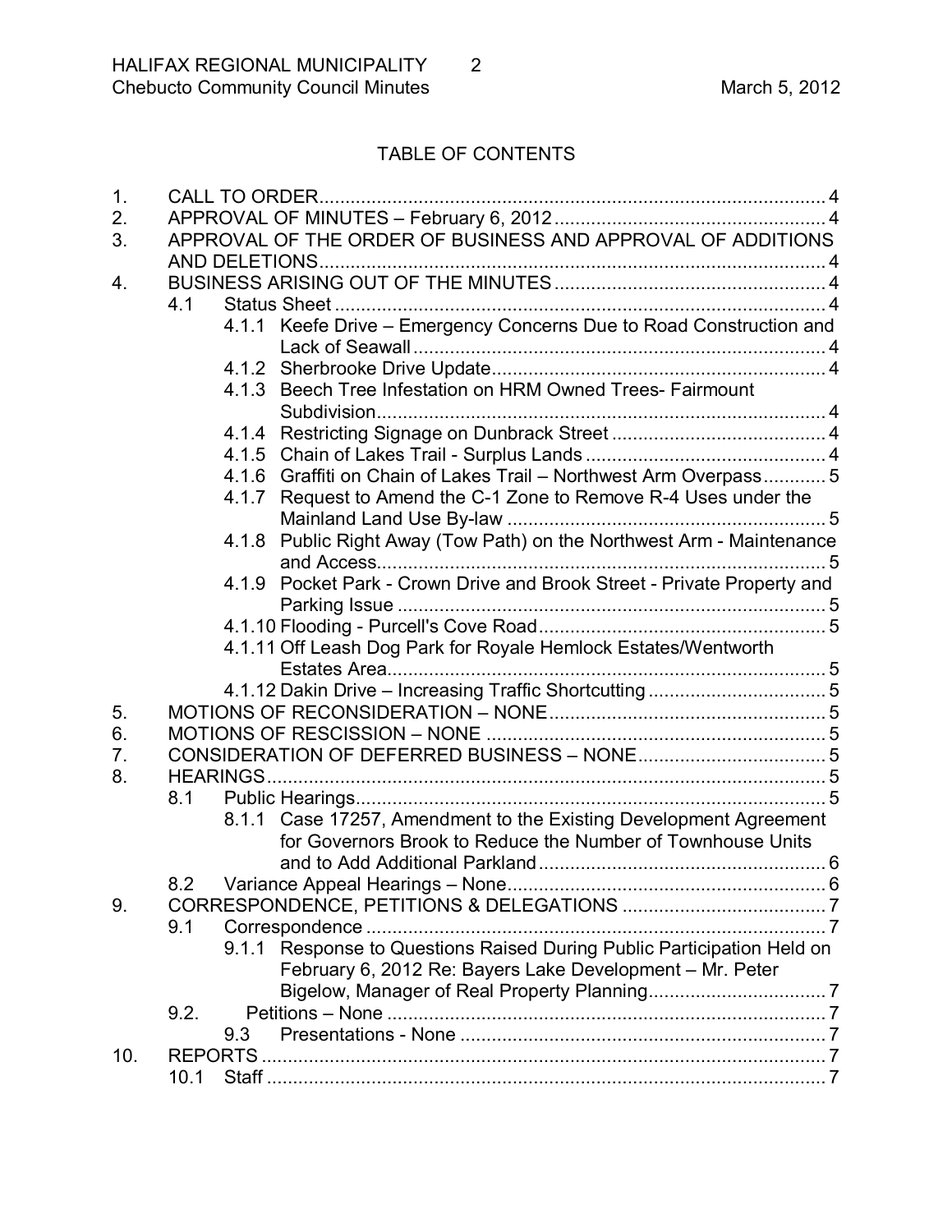|     | 10.1.1 Case 17082, Development Agreement for Wentworth Estates -   |  |  |  |
|-----|--------------------------------------------------------------------|--|--|--|
|     |                                                                    |  |  |  |
|     |                                                                    |  |  |  |
|     | 10.1.2 Case 17242 Telecommunications Tower, 160 Kearney Lake Road, |  |  |  |
|     |                                                                    |  |  |  |
| 11  |                                                                    |  |  |  |
| 12. |                                                                    |  |  |  |
|     |                                                                    |  |  |  |
| 13. |                                                                    |  |  |  |
| 14. |                                                                    |  |  |  |
| 15. |                                                                    |  |  |  |
| 16. |                                                                    |  |  |  |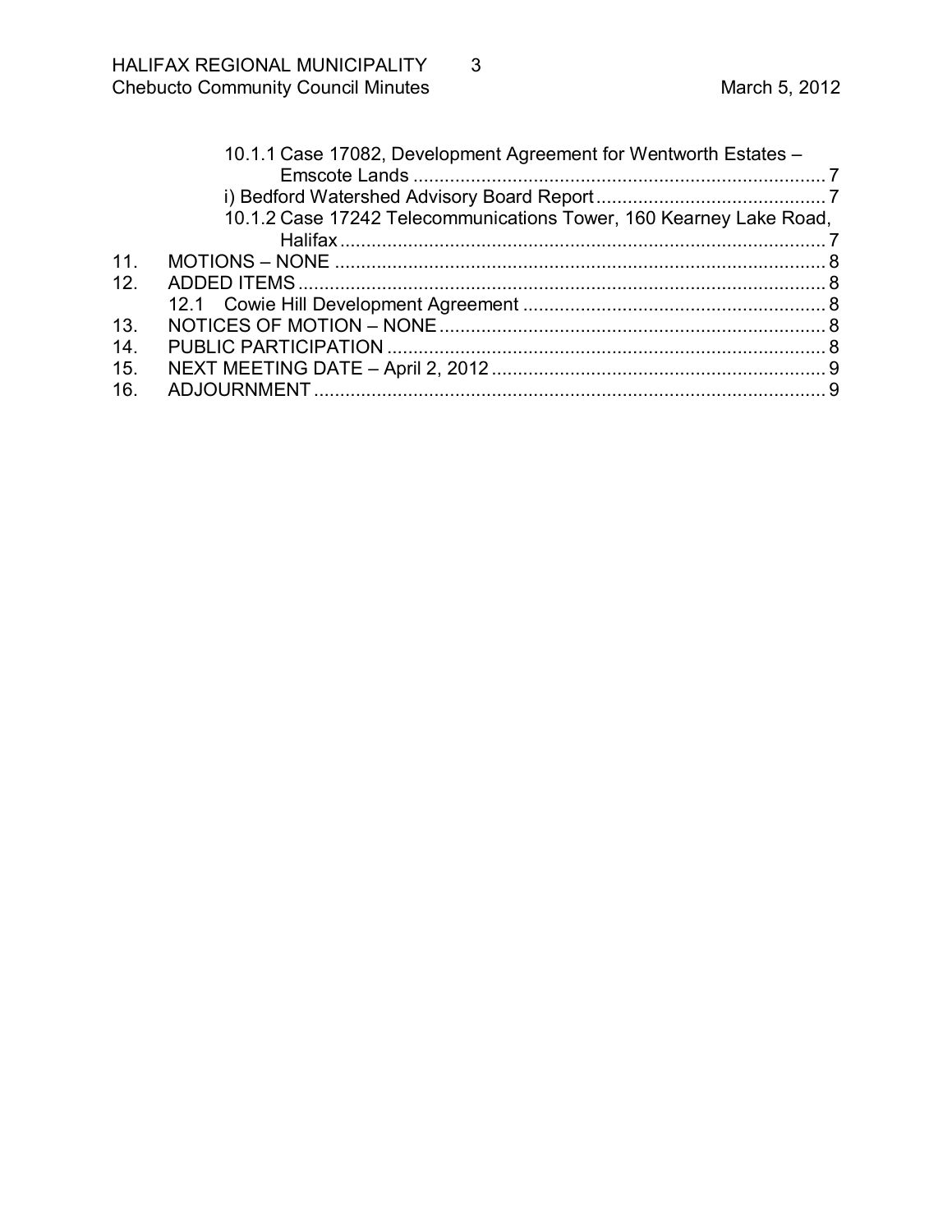# <span id="page-3-0"></span>**1. CALL TO ORDER**

The Chair called the meeting to order at 7:01 p.m. in the Keshen Goodman Library, Halifax.

# <span id="page-3-1"></span>**2. APPROVAL OF MINUTES – February 6, 2012**

**MOVED by Councillor Wile, seconded by Councillor Walker that the minutes of February 6, 2012 be approved as presented. MOTION PUT AND PASSED.** 

# <span id="page-3-2"></span>**3. APPROVAL OF THE ORDER OF BUSINESS AND APPROVAL OF ADDITIONS AND DELETIONS**

Addition:

12.1 Cowie Hill Development Agreement – Councillor Walker on behalf of Councillor Mosher

**MOVED by Councillor Walker, seconded by Councillor Wile that the agenda be accepted as amended. MOTION PUT AND PASSED.** 

# <span id="page-3-3"></span>**4. BUSINESS ARISING OUT OF THE MINUTES**

- <span id="page-3-4"></span>**4.1 Status Sheet**
- <span id="page-3-5"></span>**4.1.1 Keefe Drive – Emergency Concerns Due to Road Construction and Lack of Seawall**

No update. To remain on Status Sheet.

# <span id="page-3-6"></span>**4.1.2 Sherbrooke Drive Update**

No update. To remain on Status Sheet.

# <span id="page-3-7"></span>**4.1.3 Beech Tree Infestation on HRM Owned Trees Fairmount Subdivision**

No update. To remain on Status Sheet.

# <span id="page-3-8"></span>**4.1.4 Restricting Signage on Dunbrack Street**

No update. To remain on Status Sheet.

# <span id="page-3-9"></span>**4.1.5 Chain of Lakes Trail Surplus Lands**

No update. To remain on Status Sheet.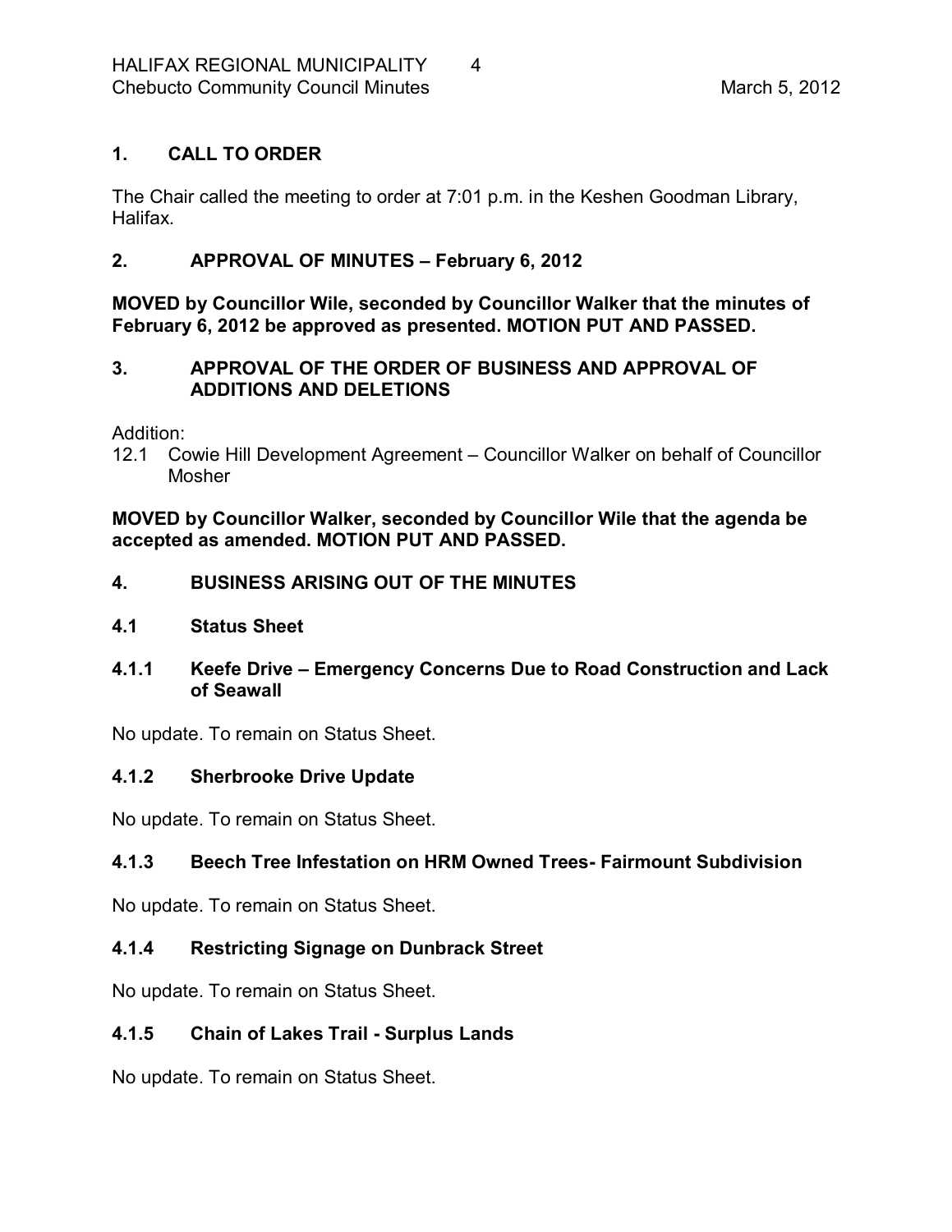## <span id="page-4-0"></span>**4.1.6 Graffiti on Chain of Lakes Trail – Northwest Arm Overpass**

No update. To remain on Status Sheet.

# <span id="page-4-1"></span>**4.1.7 Request to Amend the C1 Zone to Remove R4 Uses under the Mainland Land Use By-law**

No update. To remain on Status Sheet.

## <span id="page-4-2"></span>**4.1.8 Public Right Away (Tow Path) on the Northwest Arm Maintenance and Access**

No update. To remain on Status Sheet.

# <span id="page-4-3"></span>**4.1.9 Pocket Park Crown Drive and Brook Street Private Property and Parking Issue**

No update. To remain on Status Sheet.

### <span id="page-4-4"></span>**4.1.10 Flooding Purcell's Cove Road**

No update. To remain on Status Sheet.

# <span id="page-4-5"></span>**4.1.11 Off Leash Dog Park for Royale Hemlock Estates/Wentworth Estates Area**

No update. To remain on Status Sheet.

#### <span id="page-4-6"></span>**4.1.12 Dakin Drive – Increasing Traffic Shortcutting**

An information report dated February 20, 2012 was before Community Council.

Councillor Walker moved the following motion on behalf of Councillor Hum who had sent her regrets:

**MOVED by Councillor Walker, seconded by Councillor Wile that Chebucto Community Council accept the information report dated February 20, 2012 and remove this item from the Status Sheet. MOTION PUT AND PASSED.** 

- <span id="page-4-7"></span>**5. MOTIONS OF RECONSIDERATION – NONE**
- <span id="page-4-8"></span>**6. MOTIONS OF RESCISSION – NONE**
- <span id="page-4-9"></span>**7. CONSIDERATION OF DEFERRED BUSINESS – NONE**
- <span id="page-4-10"></span>**8. HEARINGS**
- <span id="page-4-11"></span>**8.1 Public Hearings**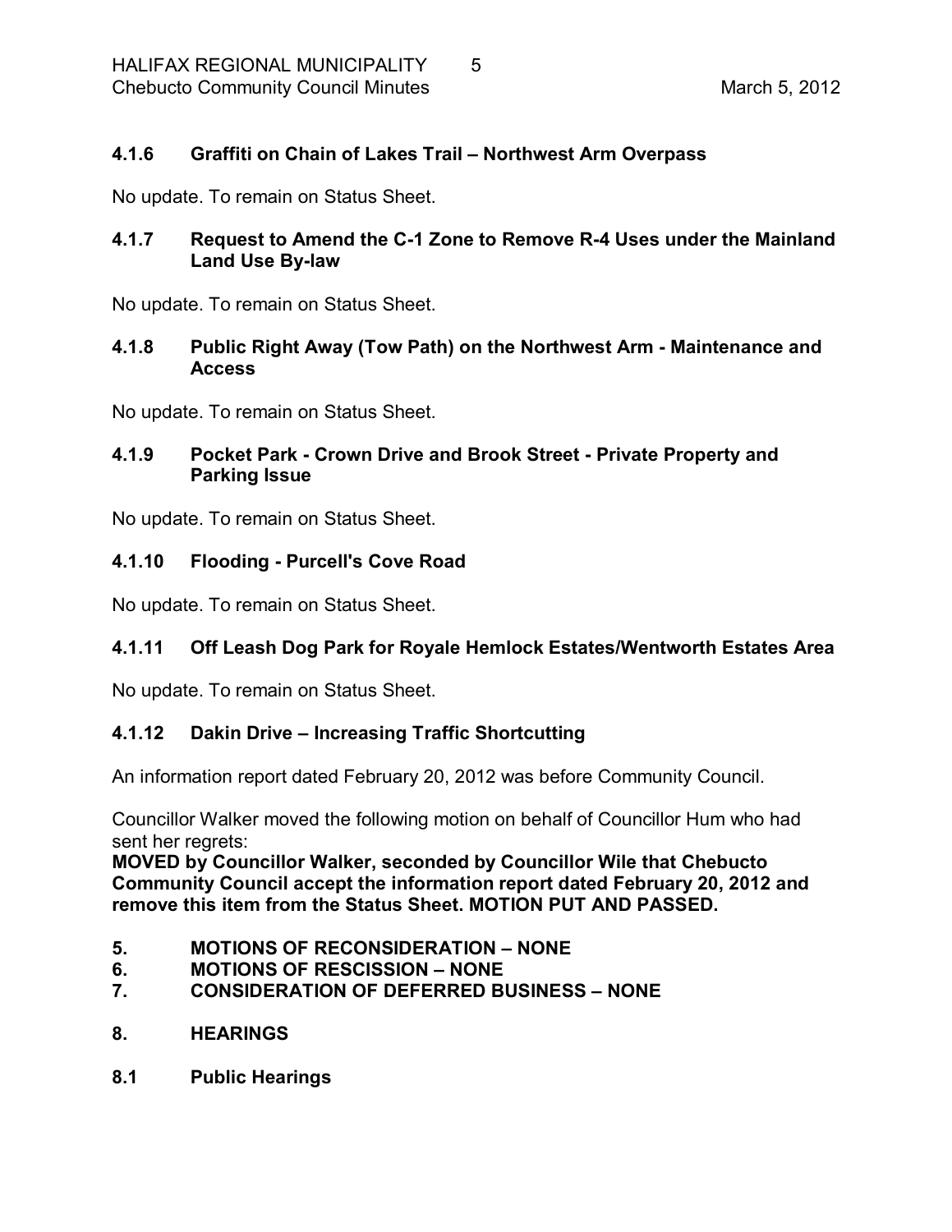## <span id="page-5-0"></span>**8.1.1 Case 17257, Amendment to the Existing Development Agreement for Governors Brook to Reduce the Number of Townhouse Units and to Add Additional Parkland**

A report dated December 16, 2011 was before Community Council.

Mr. Paul Sampson, Planner, presented the report on Case 17257, Amendment to the Existing Development Agreement for Governors Brook to Reduce the Number of Townhouse Units and to Add Additional Parkland

The Chair reviewed the rules of procedure for Public Hearings and called for those wishing to speak for or against Case 17257, Amendment to the Existing Development Agreement for Governors Brook to Reduce the Number of Townhouse Units and to Add Additional Parkland.

**Ms. Melanie Dobson**, on behalf of William's Lake Conservation Company, indicated that the group had met with Armco and viewed their plans. She stated it was their belief that it was better to move the townhouses off of the ridge; noting they supported anything that moved development further away from William's Lake. Ms. Dobson indicated that the William's Lake Conservation Company wanted Community Council to know that Armco did contact them to advise of their plans beforehand.

The Chair called three times for additional speakers. Hearing none, the following motion was passed:

**MOVED by Councillor Adams, seconded by Councillor Walker that the Public Hearing be closed. MOTION PUT AND PASSED.** 

**MOVED by Councillor Adams, seconded by Councillor Wile that Chebucto Community Council:**

- **1. Approve the 5 th Amending Agreement to reduce the number of townhouses by 6 units and to add additional parkland, as provided in Attachment A of the staff report dated December 16, 2011; and**
- **2. Require that the Development Agreement be signed by the property owner within 120 days, or any extension thereof granted by Council on request of the property owner, from the date of final approval by Council and any other bodies as necessary, including applicable appeal periods, whichever is later; otherwise this approval shall be void and any obligations arising hereunder shall be at an end.**

# **MOTION PUT AND PASSED.**

<span id="page-5-1"></span>**8.2 Variance Appeal Hearings – None**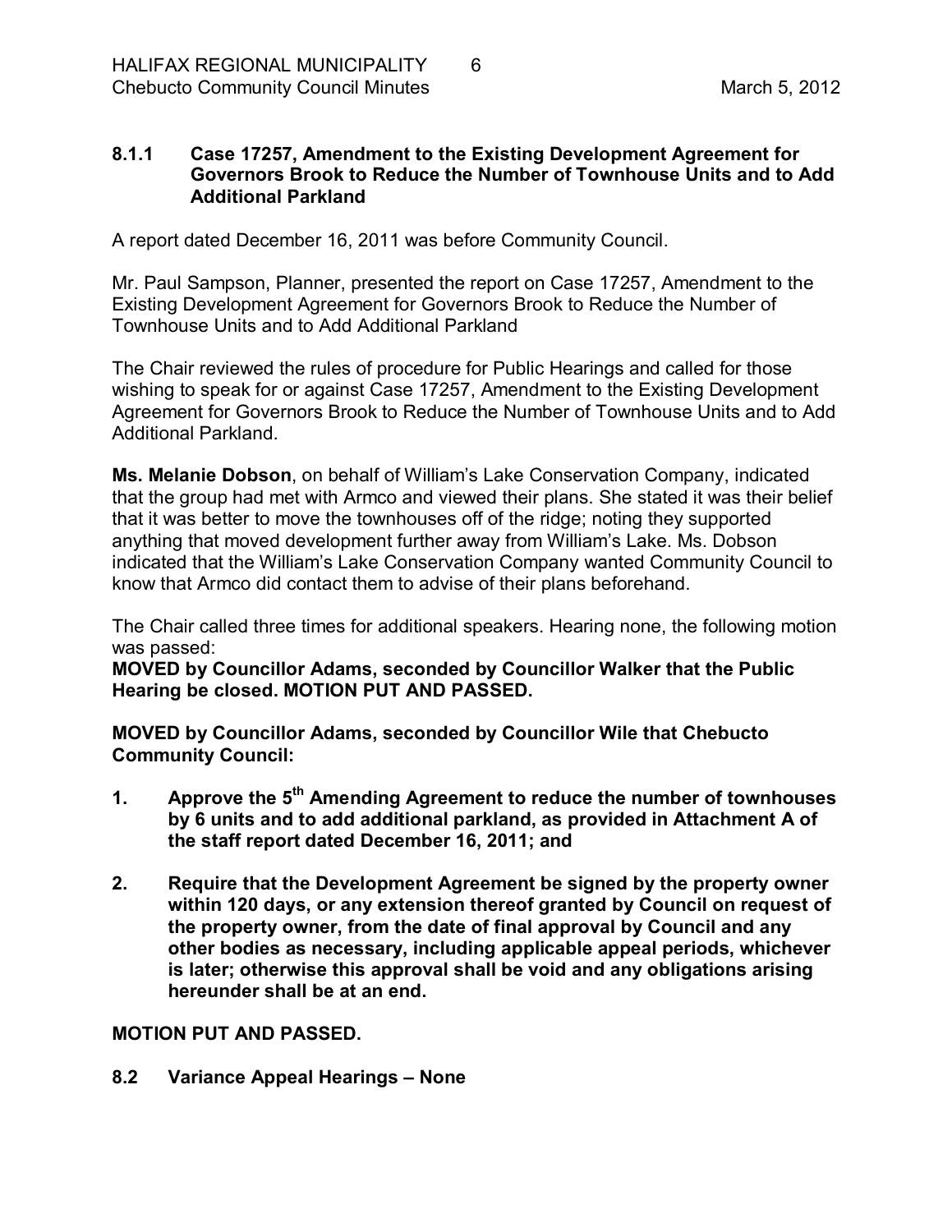# <span id="page-6-0"></span>**9. CORRESPONDENCE, PETITIONS & DELEGATIONS**

#### <span id="page-6-1"></span>**9.1 Correspondence**

### <span id="page-6-2"></span>**9.1.1 Response to Questions Raised During Public Participation Held on February 6, 2012 Re: Bayers Lake Development – Mr. Peter Bigelow, Manager of Real Property Planning**

Correspondence from Mr. Peter Bigelow was before Community Council.

The correspondence, as requested at the February 6, 2012 meeting, was accepted as information

- <span id="page-6-3"></span>**9.2. Petitions – None**
- <span id="page-6-4"></span>**9.3 Presentations None**
- <span id="page-6-5"></span>**10. REPORTS**
- <span id="page-6-6"></span>**10.1 Staff**
- <span id="page-6-8"></span><span id="page-6-7"></span>**10.1.1 Case 17082, Development Agreement for Wentworth Estates – Emscote Lands i) Bedford Watershed Advisory Board Report**

A report dated February 15, 2012 was before Community Council.

A report dated October 11, 2011 from the Bedford Watershed Advisory Board was before Community Council.

Mr. Andrew Bone, Planner, provided a presentation on Case 17082, Development Agreement for Wentworth Estates – Emscote Lands. He clarified that the draft agreement should read 383 rather than 378 and requested that the First Reading motion include this amendment.

**MOVED by Councillor Walker, seconded by Councillor Wile that Chebucto Community Council give Notice of Motion to consider the proposed development agreement as provided in Attachment A of the staff report dated February 15, 2012,** *with an amendment to clause 3.3.2 changing the number 378 to 383***, and schedule a public hearing for April 2, 2012. MOTION PUT AND PASSED.** 

# <span id="page-6-9"></span>**10.1.2 Case 17242 Telecommunications Tower, 160 Kearney Lake Road, Halifax**

A report dated February 7, 2012 was before Community Council.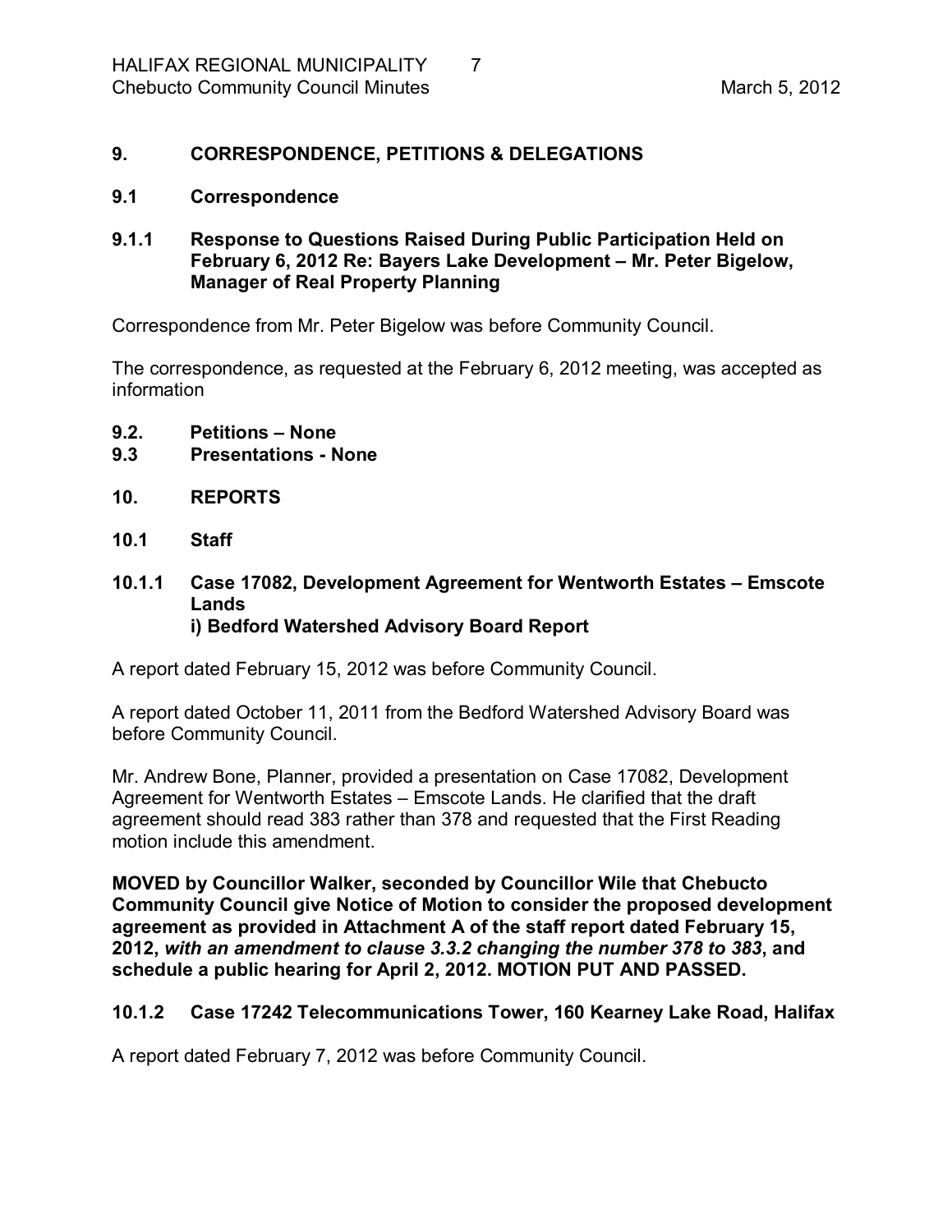Councillor Walker moved the following motion on behalf of Councillor Hum who had sent her regrets:

**MOVED by Councillor Walker, seconded by Councillor Adams that Chebucto Community Council forward no objections to Industry Canada in relation to the proposal by Bragg Communications (Eastlink) to place a 60metre telecommunication tower and associated equipment cabinets at 160 Kearney Lake Road, Halifax, on a 60 ft. by 60 ft. portion of the subject property (75 acre parcel, PID#40806200) as shown on Map 1 and Attachments A, B, and C of the report dated February 7, 2012.**

A discussion on the motion ensued with staff responding to questions.

Councillor Walker stated, for the record, that the staff report indicates that nobody objected to this proposal during the public engagement process.

# **MOTION PUT AND PASSED.**

- <span id="page-7-0"></span>**11. MOTIONS – NONE**
- <span id="page-7-1"></span>**12. ADDED ITEMS**
- <span id="page-7-2"></span>**12.1 Cowie Hill Development Agreement**

Councillor Walker moved the following motion on Councillor Mosher's behalf: **MOVED by Councillor Walker, seconded by Councillor Adams that Chebucto Community Council request a staff report regarding the 1974 Cowie Hill Development Agreement, and in particular, the park and open space land that was to be conveyed to the City. The report should assess and comment on the agreement indicating that the City would develop and maintain parks and public areas. The land in question abuts Highfield Drive and runs behind the existing Condominium #5 properties. There is a dilapidated tennis court and bare lands on the site. MOTION PUT AND PASSED.** 

<span id="page-7-3"></span>**13. NOTICES OF MOTION – NONE**

# <span id="page-7-4"></span>**14. PUBLIC PARTICIPATION**

**Mr. Bruce Smith,** Forestside Crescent, indicated that he did receive a response from staff as listed under 9.1.1 on the agenda; however, he responded back and wanted to ensure that his last correspondence had been received.

The Chair advised that she had received Mr. Smith's follow up questions and that she would get clarification from staff if they had as well.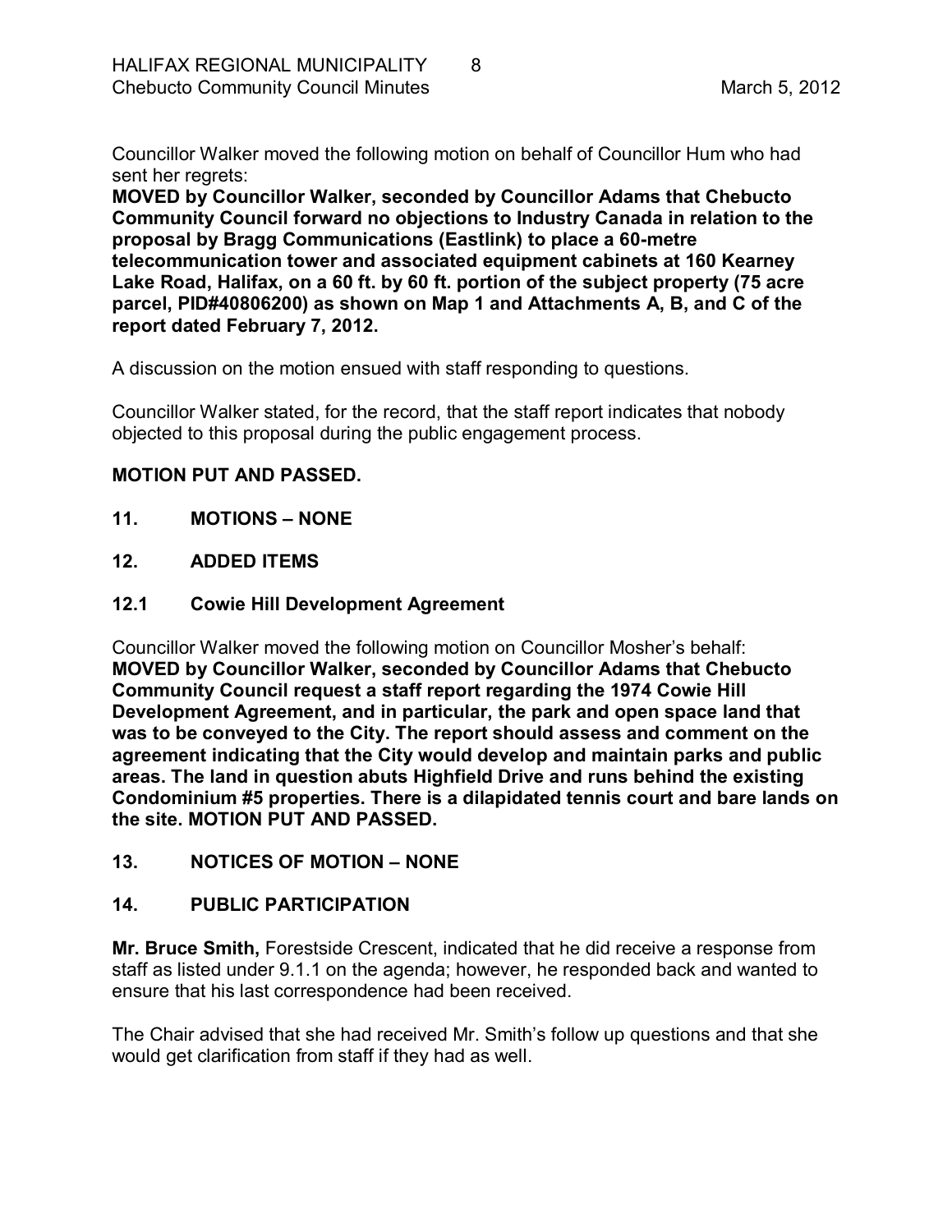Mr. Smith addressed the information report on the agenda regarding the Larry Uteck extension onto Kearney Lake Road. He wondered why there seemed to be a proposed realignment of Kearney Lake Road at this intersection for people traveling north with the intention of directing traffic on to Larry Uteck Boulevard and why the road would be narrowed to restrict traffic.

Mr. Bone advised that it was his understanding that the intention was to encourage people to travel to the interchange rather than taking Kearney Lake Road.

Mr. Smith stated that he did not think it was right to inconvenience those who had been travelling that route for years.

Mr. Bone indicated that there was nothing in the design to restrict traffic but rather to encourage the flow.

Councillor Walker stated, on behalf of Councillor Hum, that there would be a community meeting on this matter and requested that a date be provided at the next Community Council meeting.

**Ms. Maureen Manuge**, Westridge Drive, requested further information on item 9.1.1.

The Chair advised that this information was part of the official record for the meeting.

**Ms. Wendy McDonald**, Warwick Lane, stated that she was disappointed that the Regional Plan Five Year Review committee did not have a representative from Chebucto Community Council and that it was also unclear whether any community representatives were from the area. She expressed concern that the meeting for the Community Council area had been scheduled on April 2, 2012 which conflicted with the next Community Council meeting.

The Chair advised, for the record, that she had asked staff to choose another meeting date due to the conflict and this would be listed on the next Community Council agenda for the information of residents.

# <span id="page-8-0"></span>**15. NEXT MEETING DATE – April 2, 2012**

# <span id="page-8-1"></span>**16. ADJOURNMENT**

The meeting was adjourned at 7:32 p.m.

Shawnee Gregory Legislative Assistant